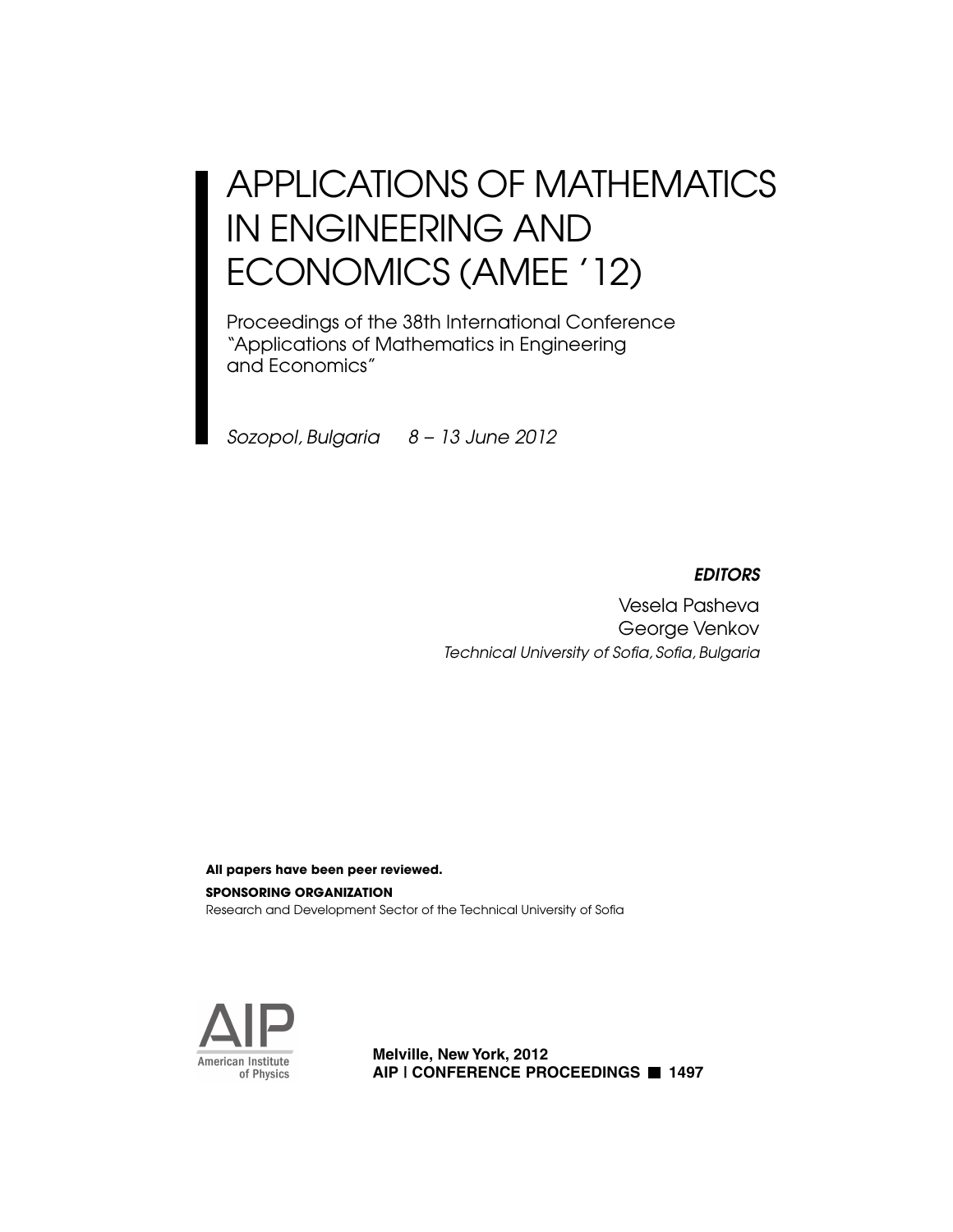#### **Editors**

Vesela Pasheva George Venkov

Technical University of Sofia Faculty of Applied Mathematics and Informatics 8, Kliment Ohridski Blvd 1000 Sofia, Bulgaria

**E-mail:**  $vvp@$ tu-sofia.bg gvenkov $@$ tu-sofia.bg

Authorization to photocopy items for internal or personal use, beyond the free copying permitted under the 1978 U.S. Copyright Law (see statement below), is granted by the American Institute of Physics for users registered with the Copyright Clearance Center (CCC) Transactional Reporting Service, provided that the base fee of \$30.00 per copy is paid directly to CCC, 222 Rosewood Drive, Danvers, MA 01923, USA: http://www.copyright.com. For those organizations that have been granted a photocopy license by CCC, a separate system of payment has been arranged. The fee code for users of the Transactional Reporting Services is: 978-0-7354-1111-1/12/\$30.00.

© 2012 American Institute of Physics

No claim is made to original U.S. Government works.

Permission is granted to quote from the AIP Conference Proceedings with the customary acknowledgment of the source. Republication of an article or portions thereof (e.g., extensive excerpts, figures, tables, etc.) in original form or in translation, as well as other types of reuse (e.g., in course packs) require formal permission from AIP and may be subject to fees. As a courtesy, the author of the original proceedings article should be informed of any request for republication/reuse. Permission may be obtained online using RightsLink. Locate the article online at http://proceedings.aip.org, then simply click on the RightsLink icon/"Permissions/ Reprints" link found in the article abstract. You may also address requests to: AIP Office of Rights and Permissions, Suite 1NO1, 2 Huntington Quadrangle, Melville, NY 11747-4502, USA; Fax: 516-576-2450; Tel.: 516-576-2268; E-mail: rights@aip.org.

ISBN 978-0-7354-1111-1<sup>vs</sup>Qtki kpcnRtkpv+ ISSN 0094-243X Printed in the United States of America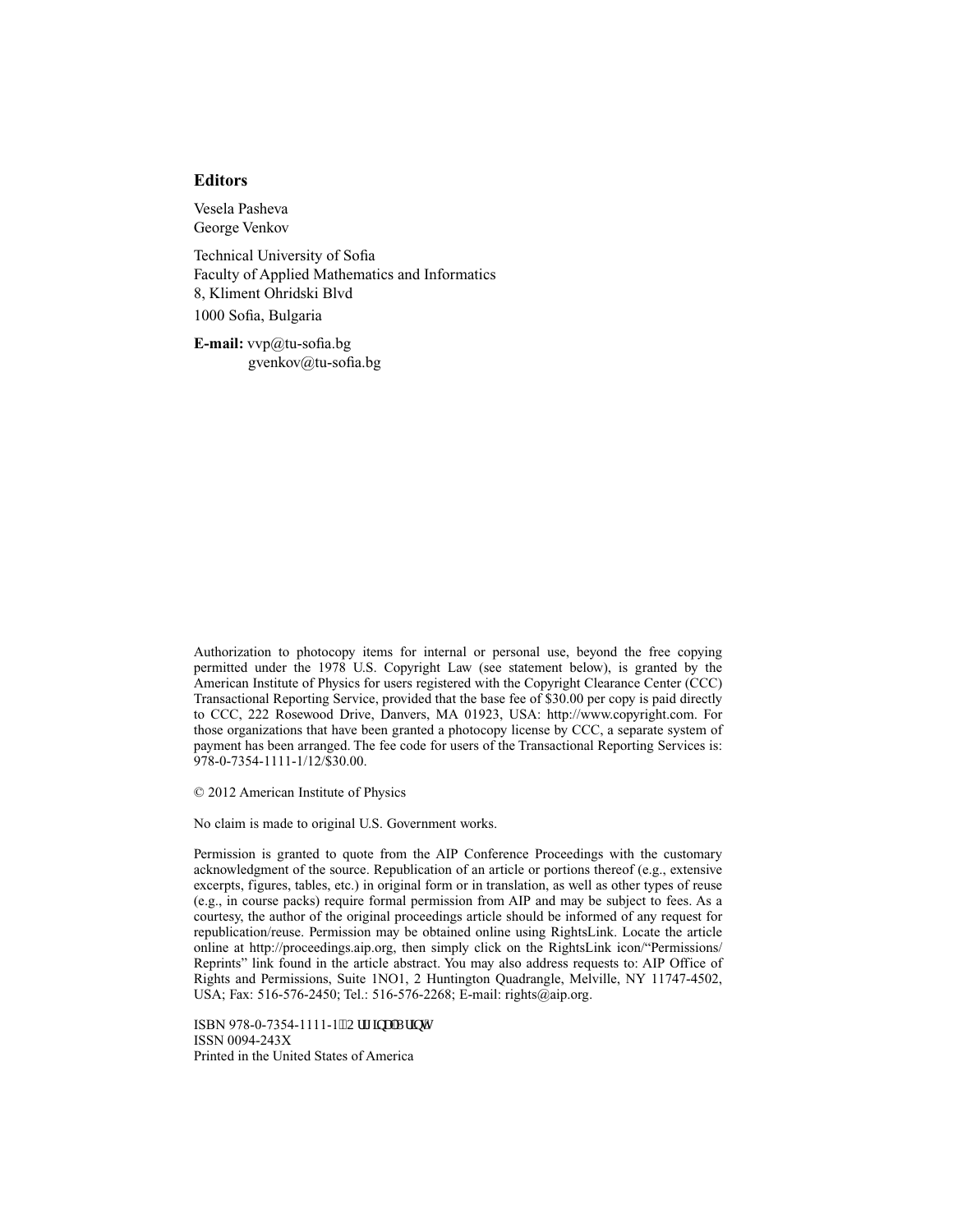### *AIP Conference Proceedings***, Volume 1497 Applications of Mathematics in Engineering and Economics (AMEE "12) Proceedings of the 38th International Conference "Applications of Mathematics in Engineering and Economics"**

#### **Table of Contents**

| Preface: Applications of Mathematics in Engineering and<br><b>Economics (AMEE '12)</b>                                                               |                |
|------------------------------------------------------------------------------------------------------------------------------------------------------|----------------|
| George Venkov and Vesela Pasheva                                                                                                                     | $\mathbf{1}$   |
| <b>Organizing Committees</b>                                                                                                                         | $\overline{2}$ |
| <b>MATHEMATICAL MODELING</b>                                                                                                                         |                |
| Estimation problem for impulsive control systems under<br>ellipsoidal state bounds and with cone constraint on the control<br>Oksana G. Matviychuk   | 3              |
| On the uniqueness of solutions to dynamic and pseudo oscillation<br>problems of linear theory of two-component elastic mixture<br>Manana Chumburidze | 13             |
| <b>Friction induced rail vibrations</b><br>Ivan Kralov, Petko Sinapov, Krasimir Nedelchev, and Ignat<br>Ignatov                                      | 19             |
| Balanced truncation of nonlinear systems with error bounds<br><b>Kamen Perev</b>                                                                     | 26             |
| A quantum mechanical model for the relationship between stock<br>price and stock ownership                                                           |                |
| Liviu-Adrian Cotfas                                                                                                                                  | 37             |
| Shape optimization in flowing medium cooling<br>Petr Salač                                                                                           | 45             |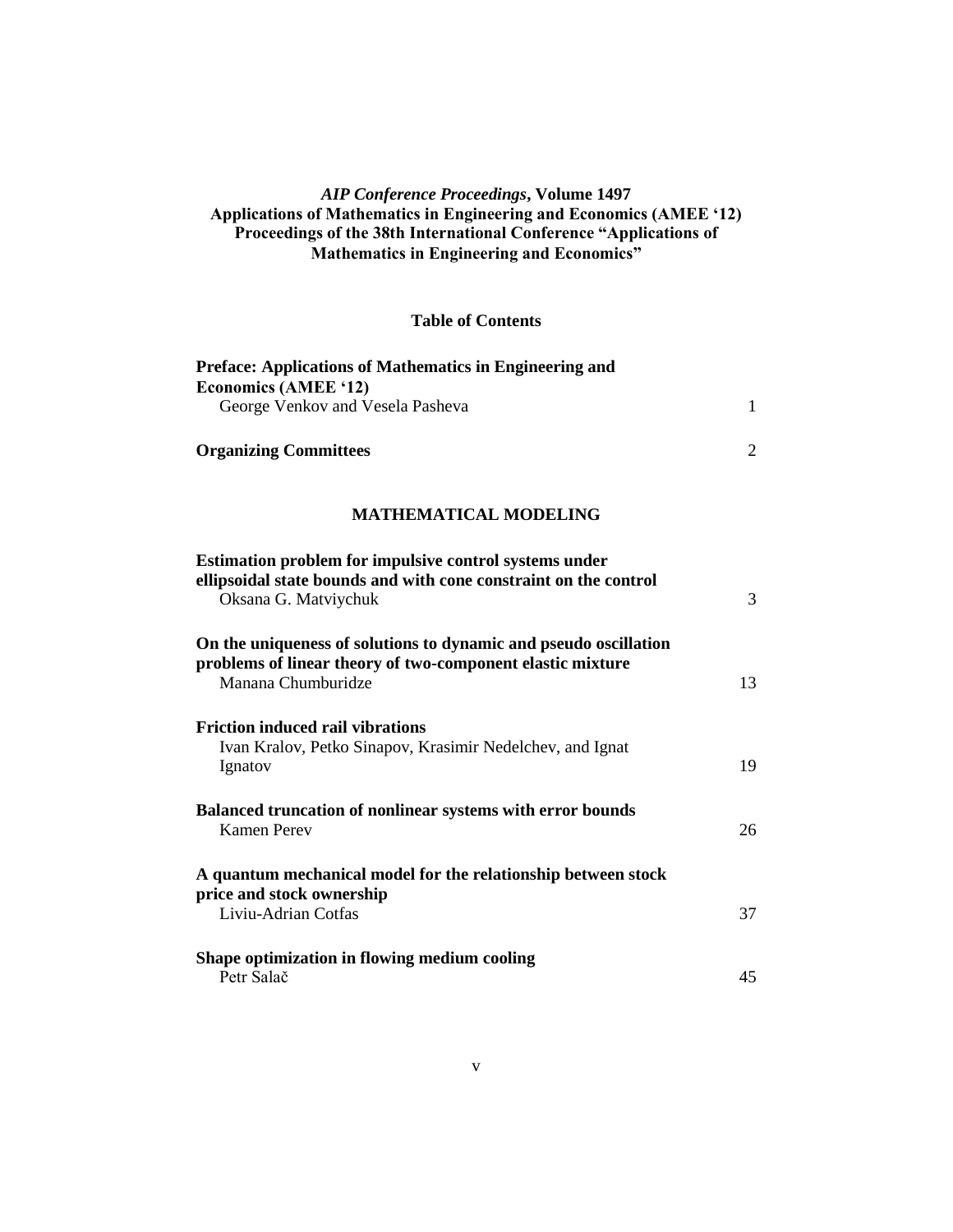| Scattering of time-harmonic antiplane shear waves in<br>magnitoelectroelastic materials<br>Yonko D. Stoynov                                                                               | 53  |
|-------------------------------------------------------------------------------------------------------------------------------------------------------------------------------------------|-----|
| Evaluation of indoor air composition time variation in air-tight<br>occupied spaces during night periods<br>Detelin Markov                                                                | 61  |
| Fixed point theorems and existence of equilibrium in<br>discontinuous games<br>Deghdak Messaoud                                                                                           | 69  |
| Finite volume method for the Black-Scholes equation transformed<br>on finite interval<br>R. Valkov                                                                                        | 76  |
| Analysis of a model of fuel cell - gas turbine hybrid power system<br>for enhanced energy efficiency<br>Rajnish K. Calay, Mohamad Y. Mustafa, Mohammad S. Virk, and<br>Mahmoud F. Mustafa | 84  |
| Approximation of nonhomogeneous linear system ODEs with<br>constant coefficients by a homogeneous first order one<br>Tatyana Mincheva Stancheva                                           | 92  |
| <b>NUMERICAL METHODS</b>                                                                                                                                                                  |     |
| Monotone-iterative method for a mixed nonlinear boundary value<br>problem for differential equations with "maxima"<br>S. Hristova and K. Stefanova                                        | 99  |
| <b>Effective implementation of wavelet Galerkin method</b><br>Václav Finěk and Martina Šimunková                                                                                          | 107 |
| Quadratic wavelets with short support on the interval<br>Dana Černá and Václav Finěk                                                                                                      | 113 |
| Discontinuous Galerkin method for numerical solution of the<br>regularized long wave equation                                                                                             |     |
| J. Hozman                                                                                                                                                                                 | 118 |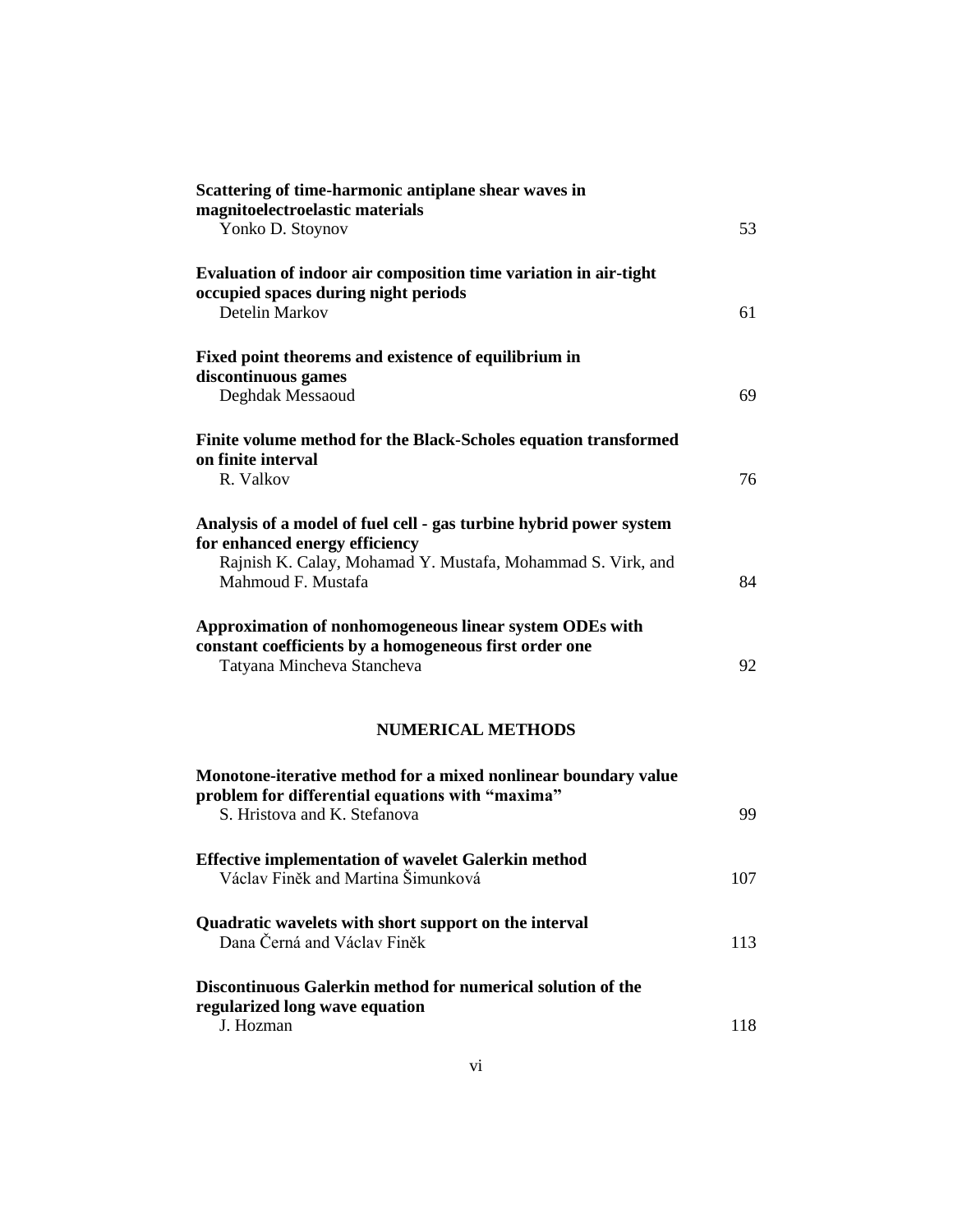| Wavelet bases on the interval with short support and vanishing                                                    |     |
|-------------------------------------------------------------------------------------------------------------------|-----|
| moments<br>Daniela Bímová, Dana Černá, and Václav Finěk                                                           | 126 |
| Adaptive wavelet scheme for singularly pertubed boundary value                                                    |     |
| problems<br>Daniela Bittnerová, Dana Černá, and Václav Finěk                                                      | 132 |
| Wavelets of Hermite cubic splines on the interval<br>Dana Černá, Václav Finěk, and Gerta Plačková                 | 138 |
| Numerical methods for construction reachability sets of                                                           |     |
| dynamical systems<br>Vladimir N. Ushakov, Alexander R. Matviychuk, and Andrey V.<br>Ushakov                       | 144 |
| Numerical investigation of multiple periodic solutions of fourth-<br>order semi-linear ODE                        |     |
| Julia V. Chaparova, Eli P. Kalcheva, and Miglena N. Koleva                                                        | 152 |
| $O(h^2,h^4,)$ approximations of a singular Sturm-Liouvile equation<br>Ivanka T. Angelova and Lubin G. Vulkov      | 160 |
| Efficient numerical method for solving 1D degenerate Keller-<br><b>Segel systems</b>                              |     |
| Miglena N. Koleva                                                                                                 | 168 |
| Finite volume difference scheme for a transformed stationary air<br>pollution problem                             |     |
| Tatiana Chernogorova and Lubin Vulkov                                                                             | 176 |
| Approximation by the iterates of Bernstein operator<br>Teodora Zapryanova and Gancho Tachev                       | 184 |
| Smooth convex partition of unity on uniform triangulations with<br><b>Hermite interpolation using radial ERBS</b> |     |
| Peter Zanaty and Lubomir T. Dechevsky                                                                             | 190 |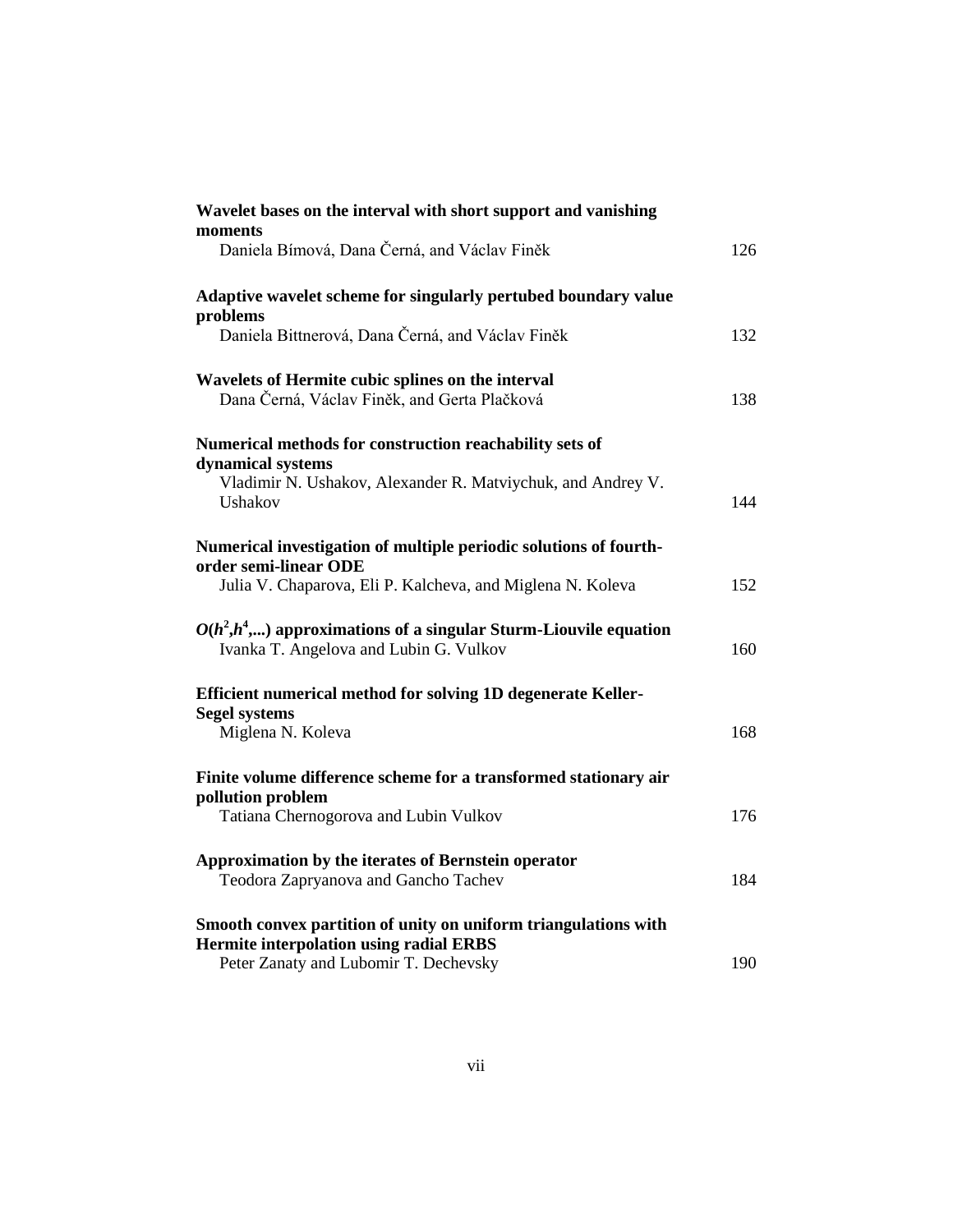# **DIFFERENTIAL EQUATIONS AND APPLICATIONS**

| Mixed problems for the Lavrent'ev-Bitsadze equation<br>Alexander P. Soldatov                                                                 | 199 |
|----------------------------------------------------------------------------------------------------------------------------------------------|-----|
| Quasi-regular solutions to a class of 3D degenerating hyperbolic                                                                             |     |
| equations<br>T. D. Hristov, N. I. Popivanov, and M. Schneider                                                                                | 205 |
| Resonance mean-periodic solutions of Euler differential equations<br>Ivan H. Dimovski and Valentin Z. Hristov                                | 213 |
| <b>Explicit solution for a wave equation with nonlocal condition</b><br>Emilia Bazhlekova and Ivan Dimovski                                  | 221 |
| Singular solutions to Protter's problem for $(3+1)$ -D degenerate                                                                            |     |
| wave equation<br>Aleksey Nikolov and Nedyu Popivanov                                                                                         | 233 |
| Third order convergence for forced duffing equations with three-<br>point nonlinear boundary conditions<br>Tanya G. Melton and A. S. Vatsala | 239 |
|                                                                                                                                              |     |
| Boundary-value problems for nonlinear systems with double<br>singularity                                                                     |     |
| L. I. Karandzhulov and N. D. Sirakova                                                                                                        | 247 |
| Variational formulation for Black-Scholes equations in stochastic<br>volatility models                                                       |     |
| Tihomir B. Gyulov and Radoslav L. Valkov                                                                                                     | 257 |
| Oscillation properties of some functional fourth order hyperbolic<br>differential equations<br>Z. Petrova                                    |     |
|                                                                                                                                              | 265 |
| <b>MATHEMATICAL ANALYSIS AND APPLICATIONS</b>                                                                                                |     |
| $\mathbf{u}$ . The state $\mathbf{u}$ is the state $\mathbf{u}$                                                                              |     |

**Some operational tools for solving fractional and higher integer order differential equations: A survey on their mutual relations** Virginia S. Kiryakova 273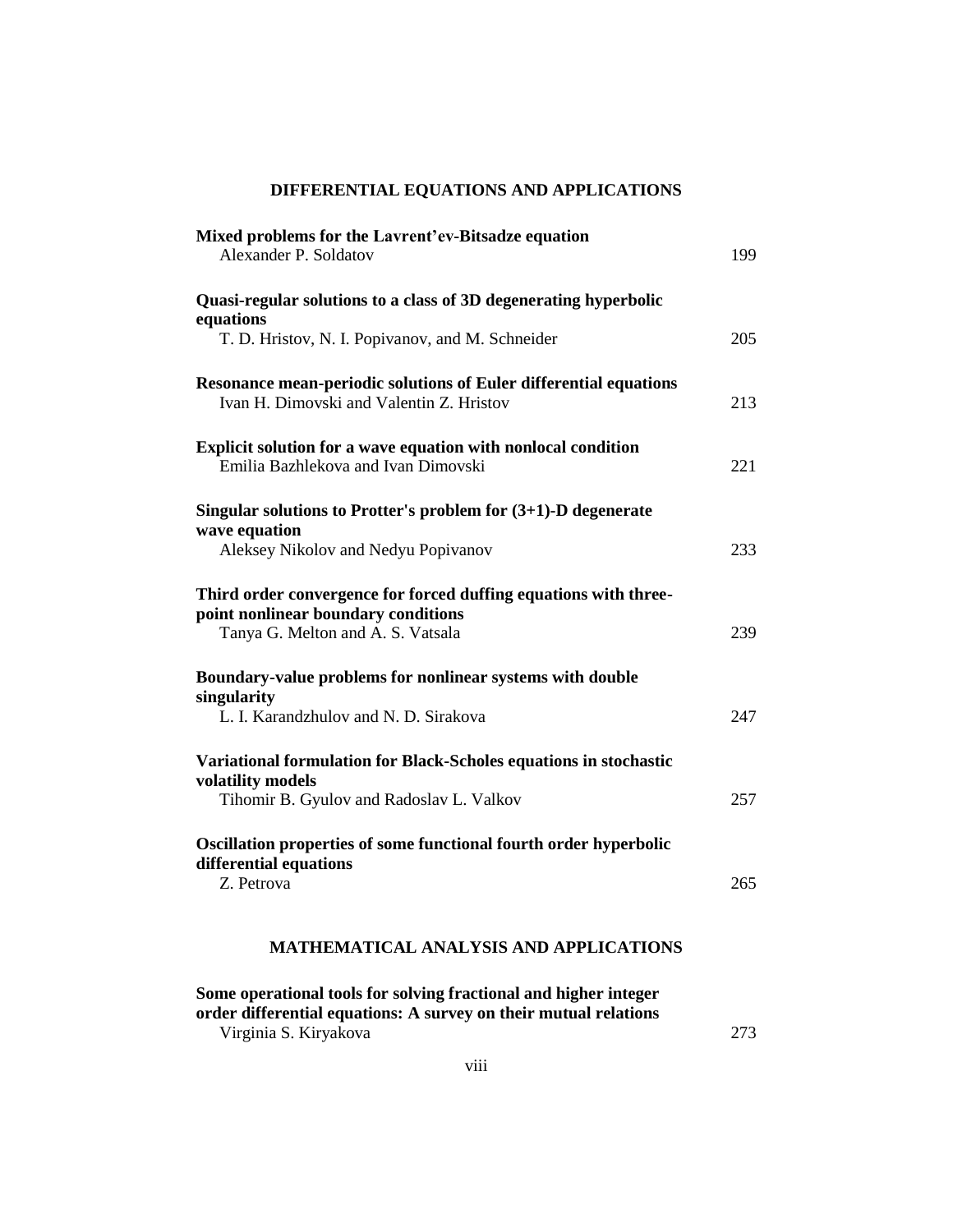| Some properties of Coulomb energy space                                                                             |     |
|---------------------------------------------------------------------------------------------------------------------|-----|
| Hristo Genev and George Venkov                                                                                      | 290 |
| Best Chebyshev approximation and analytic continuation of<br>functions (real case)                                  |     |
| Elitsa Nguyen                                                                                                       | 298 |
| An automorphism of the space of analytic functions, having<br>expansions in Hermite polynomials                     |     |
| I. P. Dimitrov                                                                                                      | 304 |
| "Pathological" Cantor manifolds<br>Vladimir Todorov                                                                 | 312 |
| <b>Fatou type theorems for series in Mittag-Leffler functions</b><br>Jordanka Paneva-Konovska                       | 318 |
| Bézier curves on the shape sphere<br>Georgi H. Georgiev                                                             | 326 |
| Commutational properties of an operator of mixed type                                                               |     |
| increasing the powers<br>Miryana S. Hristova                                                                        | 334 |
| Some estimates for the zeros of a complex polynomial in the<br>convex hull                                          |     |
| <b>Todor Stoyanov Stoyanov</b>                                                                                      | 342 |
| About the best approximations with trigonometric polynomials on<br>the class $W^0H^{\omega}$ of the space L, part I |     |
| Yanka Nikolova                                                                                                      | 348 |
| <b>ALGEBRA AND SCIENTIFIC COMPUTING</b>                                                                             |     |
| Public key cryptosystem based on max-semirings                                                                      |     |
| Mariana I. Durcheva and Ivan D. Trendafilov                                                                         | 357 |
| Cyclic hypercomplex number systems<br>Stancho Dimiev, Peter Stoev, and Vladimir Todorov                             | 365 |